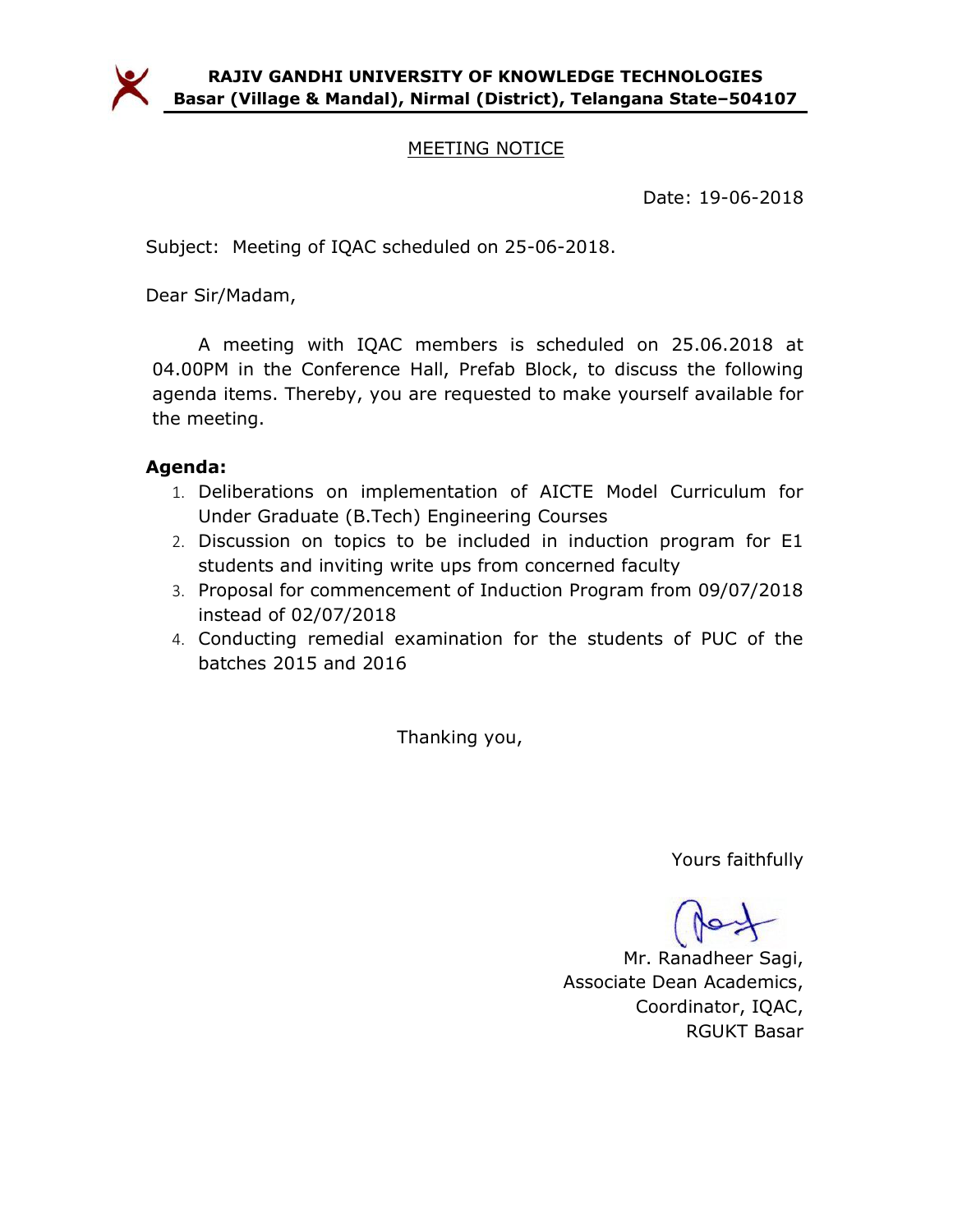

## Minutes of the Meeting Held on 25.06.2018 at 04.00 PM in the Conference Hall, Prefab Block, RGUKT – Basar

#### Agenda:

- 1. Deliberations on implementation of AICTE Model Curriculum for Under Graduate (B.Tech) Engineering Courses
- 2. Discussion on topics to be included in induction program for E1 students and inviting write ups from concerned faculty
- 3. Proposal for commencement of Induction Program from 09/07/2018 instead of 02/07/2018
- 4. Conducting remedial examination for the students of PUC of the batches 2015 and 2016

#### Members Present:

- 1. Dr. A Ashok, IAS, Vice Chancellor, Chairperson
- 2. Prof. Srihari Somu, Professor, Senior Member
- 3. Prof. M. Sainath, Professor, Senior Member
- 4. Prof. T. Rajagopala Chary, Professor, Senior Member
- 5. Prof. S. Rajesham, Professor, Senior Member
- 6. Mr. Ranadheer Sagi. Associate Dean Academics, Coordinator
- 7. Mr. G Srinivas Sagar, Controller of Examinations, Member
- 8. Mr. K Mahesh, Head, Dept of ME, Member
- 9. Ms. Santhi Jagadeeswari, Head, Dept of CE, Member
- 10. Ms. K Nandini, Head, Dept of Chemical Engg., Member
- 11. Mr. A Ch MadhuSudana Rao, Head, Dept of ECE, Member
- 12. Mr. M Laxman, Head, Dept of EEE, Member
- 13. Mr. A Ashok Kumar, Head, Dept of MME, Member
- 14. Mr. G Ranjith Kumar, Head, Dept of CSE, Member

The Chairperson welcomed the members and presented the Agenda of the meeting. The members discussed the Agenda in detail and the following are the minutes of the meeting.

#### Item No. 1: Deliberations on implementation of AICTE Model Curriculum for Under Graduate (B.Tech) Engineering Courses

The Vice Chancellor has initiated the discussion and invited the inputs from all the members who are representing various engineering disciplines to follow curriculum as per AICTE from the Academic Year 2018 – 19.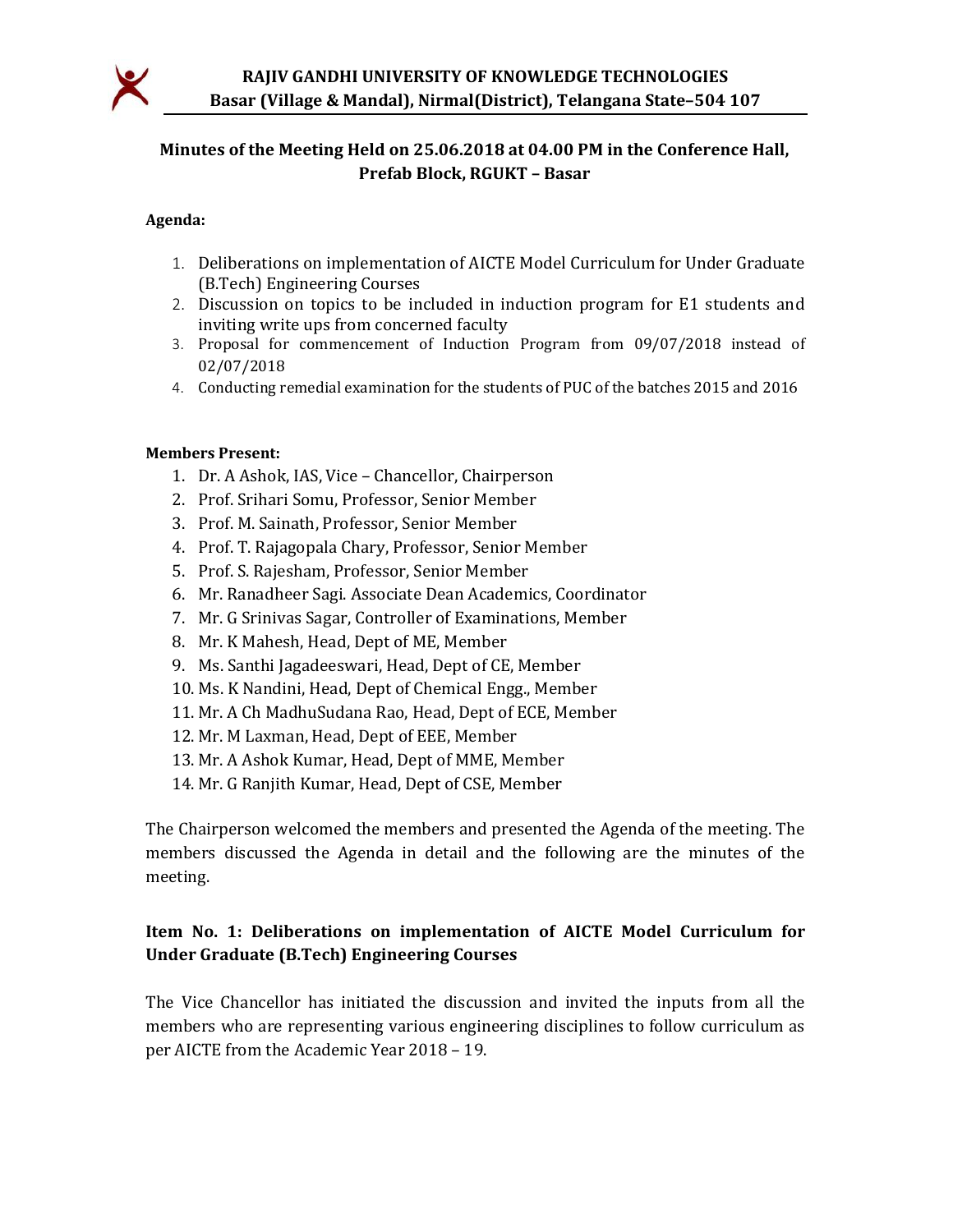All the HoDs have given their consent to adopt new curriculum with minor changes by understanding future developments in the subject. Such provisions are possible through BoS meeting. In this regard, respective departments have been asked to proceed for BoS meeting at departmental level to adopt curriculum. Any suggested changes can be incorporated only when it has relevance to higher level or it is pre requisite

#### Item No. 2: Discussion on topics to be included in induction program for E1 students and inviting write ups from concerned faculty

The Vice Chancellor has requested the faculty who are responsible for preparing the content for the Induction Program to submit the same by 26/06/2018 midnight so that same can be compiled containing the topics for Induction Program and will be sent to all the staff members of the University by 27/06/2018.

It is also decided to collect the data of the interested staff by inviting a one-page writeup on or before 28/06/2018, 10:00 AM and the same write-up to be mailed to one member in the groups formed.

## Item No. 3: Proposal for commencement of Induction Program from 09/07/2018 instead of 02/07/2018

The Vice Chancellor has initiated the discussion and apprised the members that the Induction Program for the B. Tech – I year students of the AY18-19, as per previous schedule, has to be started from 02/07/2018.

However, as he said, the implementation of Induction Program cannot be started as per the previous schedule as the PUC students of 2015 and 2016 batches have been accorded special permission by the Vice – Chancellor to conduct special re-remedial examinations for their backlogs in PUC – I, Sem-I & II and PUC – II, Sem-I & II, so as to keep them the opportunity open to clear their backlogs and further to provide them the opportunity to resume their studies.

Accordingly, the re-remedial examinations for the PUC students of 2015 and 2016 batches have been scheduled from 03/07/2018 to 12/07/2018. The publication of results for these examinations is expected by 16/07/2018. The students whoever have cleared these examinations and meet the eligibility criteria, as per the admission rules, will be taken into consideration for branch allocation in E1.

After publishing the results, exercising allocation of branches will take at least 5 days, hence the branch allocation cannot be done before 21/07/2018.

In this regard, it is proposed that the Induction Program for the students who have already exercised their branch preferences may be started from 09/07/2018 which will go on for two weeks i.e., till 21/07/2018. The Induction Program for the students of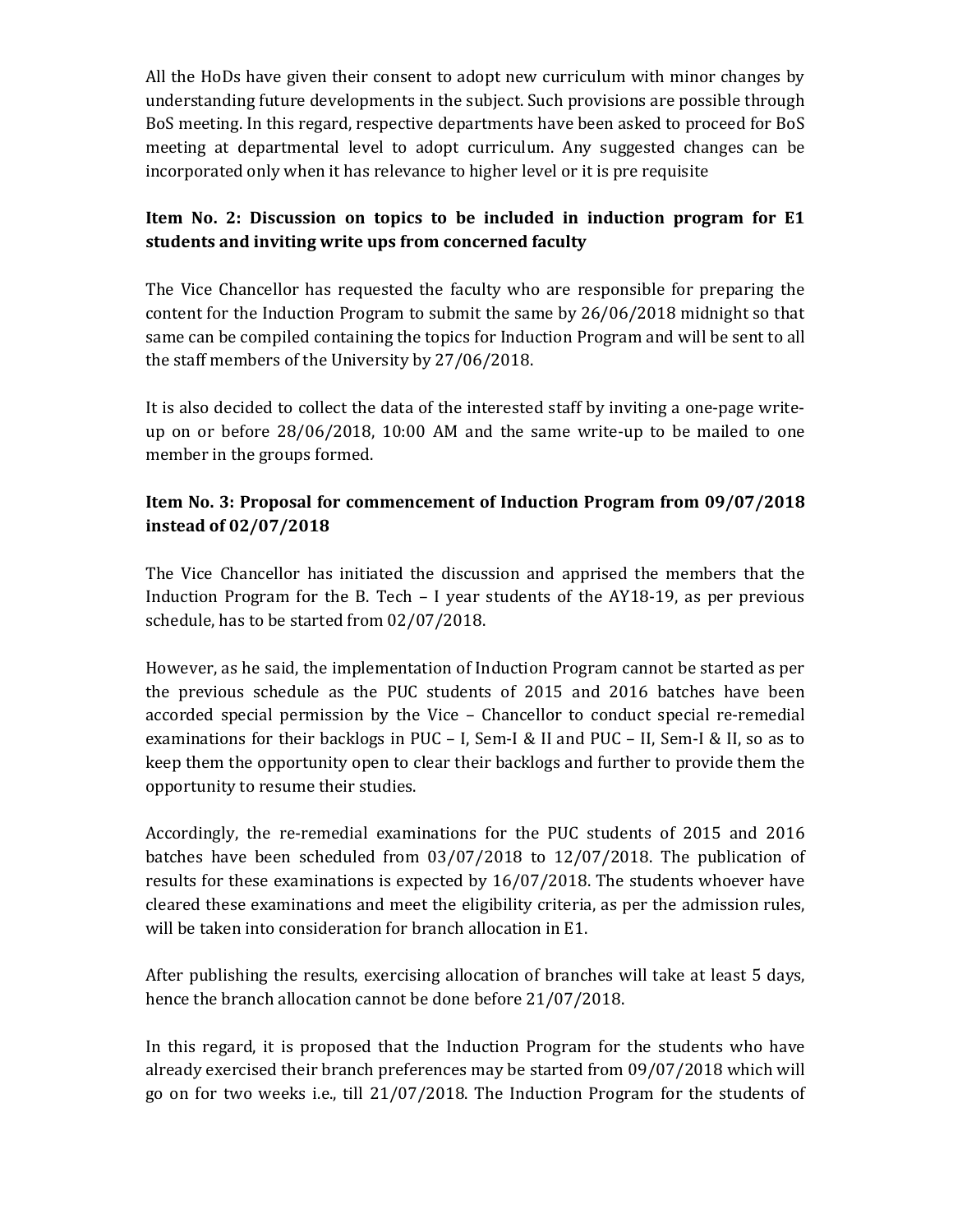2015 and 2016 batches whoever clear their backlogs in the special re-remedial examination may be started from 16/07/2018 which will go on for one week i.e., till 21/07/2018.

The regular classes of E1 for all the students will commence from 23/07/2018.

## Item No. 4: Conducting remedial examination for the students of PUC of the batches 2015 and 2016

Since university is offering 6 years B.Tech program, students who from telugu medium who couldn't immediately get on with English medium have backlogs may be give opportunity for clearing their remedial examination. All the members discussed in detail and finally decided to conduct remedial examinations of PUC – I, Sem – I & Sem – II and PUC – II, Sem – I and Sem - II for the students of PUC of the batches 2015 and 2016.

At the end of the meeting, the Vice Chancellor has thanked the members.